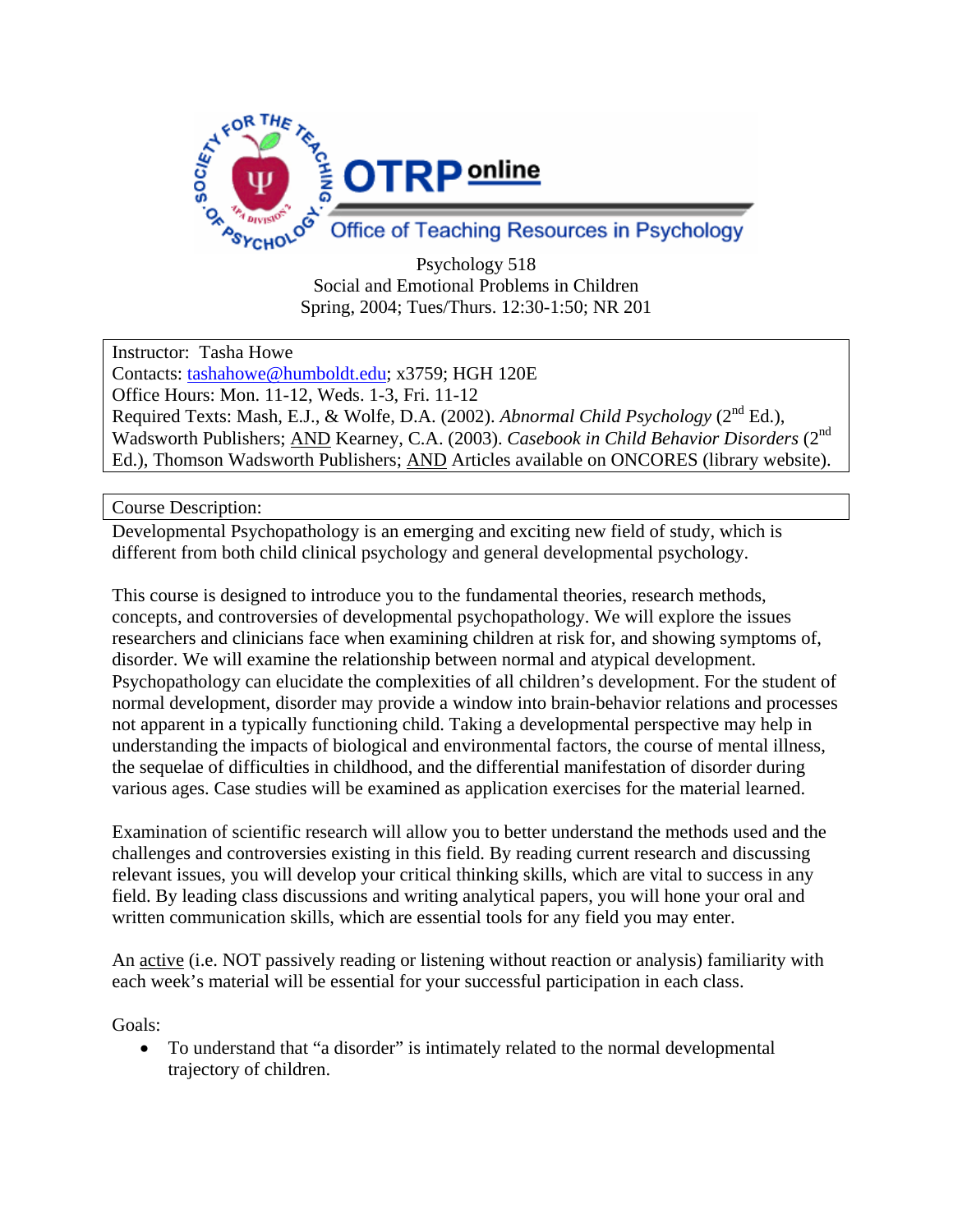- To be able to recognize symptoms of disorders, assess possible causes, and be able to analyze empirically-based treatments that may be effective in ameliorating the problem.
- To become an adherent of the scientist-practitioner model, recognizing that success in the helping professions relies strongly on one's ability to synthesize, analyze, and criticize research.
- To come away with a deep understanding of the individual, familial, and larger contextual factors that influence the development of maladaptation in children.

## Expectations:

This is a graduate level, challenging course involving a large amount of work on your part. You are expected to attend every class period and complete all reading BEFORE class meets. You are expected to have made notes on the readings including questions, comments, and criticisms. **At minimum**, you are expected to complete your article review form for each article you read. This will greatly enhance class discussions and will make you look quite impressive. You are also expected to participate in thoughtful discussions during class and ask questions often, not passively absorb the material. It is assumed that you are adults who will respect the classroom environment, including comments made by your classmates. The success of a course depends on every participant being enthusiastic, supportive, and prepared. This can be a fun and fascinating course if you choose to fully participate. My teaching and your learning will be greatly enhanced by us both engaging with the material together and learning from each other. There is no such thing as a dumb question! Please come to office hours often and discuss your questions and comments about the course.

## Course Requirements:

Attendance/Participation/Investment/Work Ethic/Attitude: You are required to attend each class meeting. Those receiving A's in this area will be students who come every day, do all reading beforehand and think about it, are completely engaged in class, show critical thinking and/or reading, and fully participate in class discussion with a positive and supportive attitude. You are allowed 2 unexcused absences. There will be a 10-point deduction from your final grade calculation for every unexcused absence thereafter. Please call me and leave a message **ahead of time** if you know you will be absent or have an emergency.

Exams: **Undergraduates** will take 3 in-class exams over the semester. These exams will require Scantron Form 882-E. There will also be 3 short essays on each exam (3-4 sentence answers). All exams require critical and integrative thinking and will not focus on memorization of facts. **Graduate students** will have 3 take-home essay exams, which will result in 5-10 page typed essays (double spaced, 12 pt. font). These exams will focus on integration of course material with original critical thinking components added. *There will be no deadline extensions or makeup exams allowed.* Those not taking their exams on time or turning in their exams by the deadline will receive a "0" without exception.

Leading Class Discussion: You and 2 partners will take responsibility for one disorder. You will **1)** teach that material to the class for 2 class periods, using the text, cases, and articles assigned. You can use whatever teaching methods you choose, from creating a game, showing a video, giving a quiz, giving group assignments/activities, giving homework assignments, giving fieldwork assignments, giving paper assignments, taking a field trip, or giving lectures.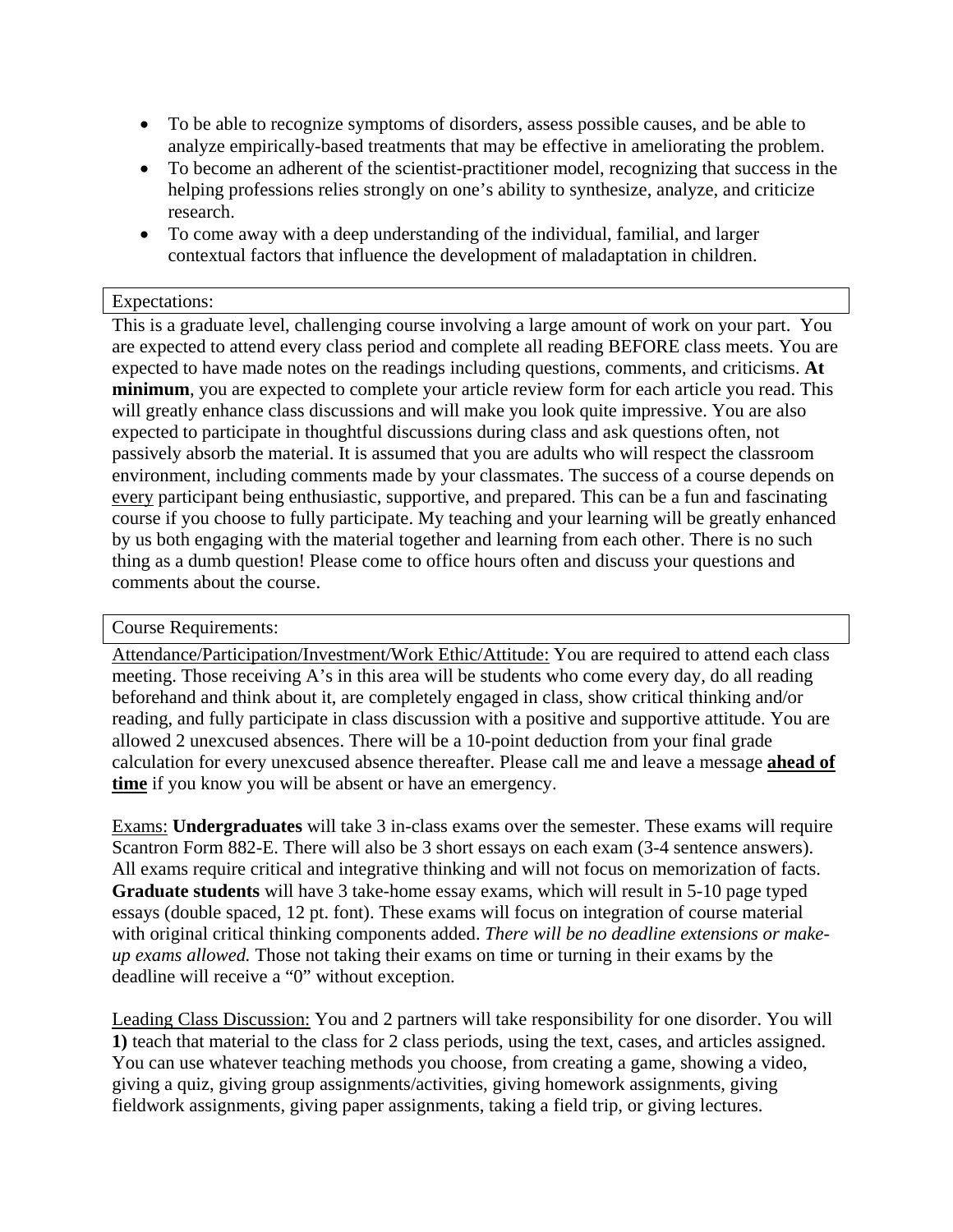Creativity is always welcomed and **at most, only one of the two class periods should be pure lecture**. Raising thought-provoking questions and coming to class armed with discussions, comments, and criticisms about the readings will be appreciated by all. You are required to **meet**  with me before you lead your discussions. If you do not, 10 points will be deducted from your presentation grade. Make sure that if there are homework or other preparatory assignments, you make a syllabus and distribute it to the class the week before you lead discussions. Grading will be on speaking and presentation style, ability to lead a class discussion, and critical and integrative thinking about the readings. Interest level and creativity will enhance your grade.

Term Paper: **Undergraduates:** You are required to write a 7-10 page APA style paper, which analyzes two peer-reviewed publications in the scientific literature. The articles should show different approaches to treating a single disorder. You will briefly outline the goals, methods, and results of each study. The bulk of the paper will be your integration of things you have learned in class that would inform such intervention efforts in the future. You need to cite specific texts/chapters/issues from class and show that you can read a scientific article and can make suggestions for better work in the future. Completed drafts will be happily reviewed beforehand. Handout to follow. **Graduate Students:** You are required to write a 10-20 page APA Style research *proposal* paper (double spaced, 1" margins), proposing the creation of a prevention or intervention program (or counseling case-plan). You must have a detailed literature review on previous attempts at intervention, prevention, or counseling, point out the flaws in previous work, and propose a new empirically-based program. It is strongly recommended that you turn in an outline first and then a completed draft (or two). Those who write an outline and complete draft will definitely reap the rewards in the end. GET STARTED NOW!!!!!!!! Handout to follow.

## Evaluation:

Grading is on a straight scale, and the full scale will be used for everyone (A-F). For example,  $80-82\% = B-.83-86\% = B.87-89\% = B+.$ 

| Attendance/Participation/Investment/Work Ethic/Attitude: | 50 points at my discretion |
|----------------------------------------------------------|----------------------------|
| Exams $(3 \t@ 50$ points each):                          | 150 points                 |
| Leading Class Discussion for 2 Days with Partners:       | 100 points                 |
| Term Paper:                                              | 100 points                 |
|                                                          | 400 points possible        |

| Daily Assignments: Reading must be completed BY the date listed! |                              |                                 |  |
|------------------------------------------------------------------|------------------------------|---------------------------------|--|
| <b>Date</b>                                                      | <b>Topic</b>                 | <b>Chapter/Case#/Article</b>    |  |
| <b>January</b>                                                   |                              |                                 |  |
| Tues 20                                                          | Introduction to D.P.         | None                            |  |
| Thurs 22                                                         | History & Current Issues     | Ch.1                            |  |
| Tues 27                                                          | Pioneering D.P Publication   | Sroufe & Rutter (1984) Article  |  |
| Thurs 29                                                         | Transforming the Field       | Sroufe (1997) Article/Case #1   |  |
| February                                                         | <b>START RESEARCH FOR</b>    |                                 |  |
|                                                                  | PAPER (LIT. REVIEW)!!!       |                                 |  |
| Tues 3                                                           | Intro. to Normal Development | Wenar Ch. 2 Article $(p.27-37)$ |  |
| Thurs 5                                                          | Normal Development Cont'd    | Wenar (pp. 37-52)/Case #14      |  |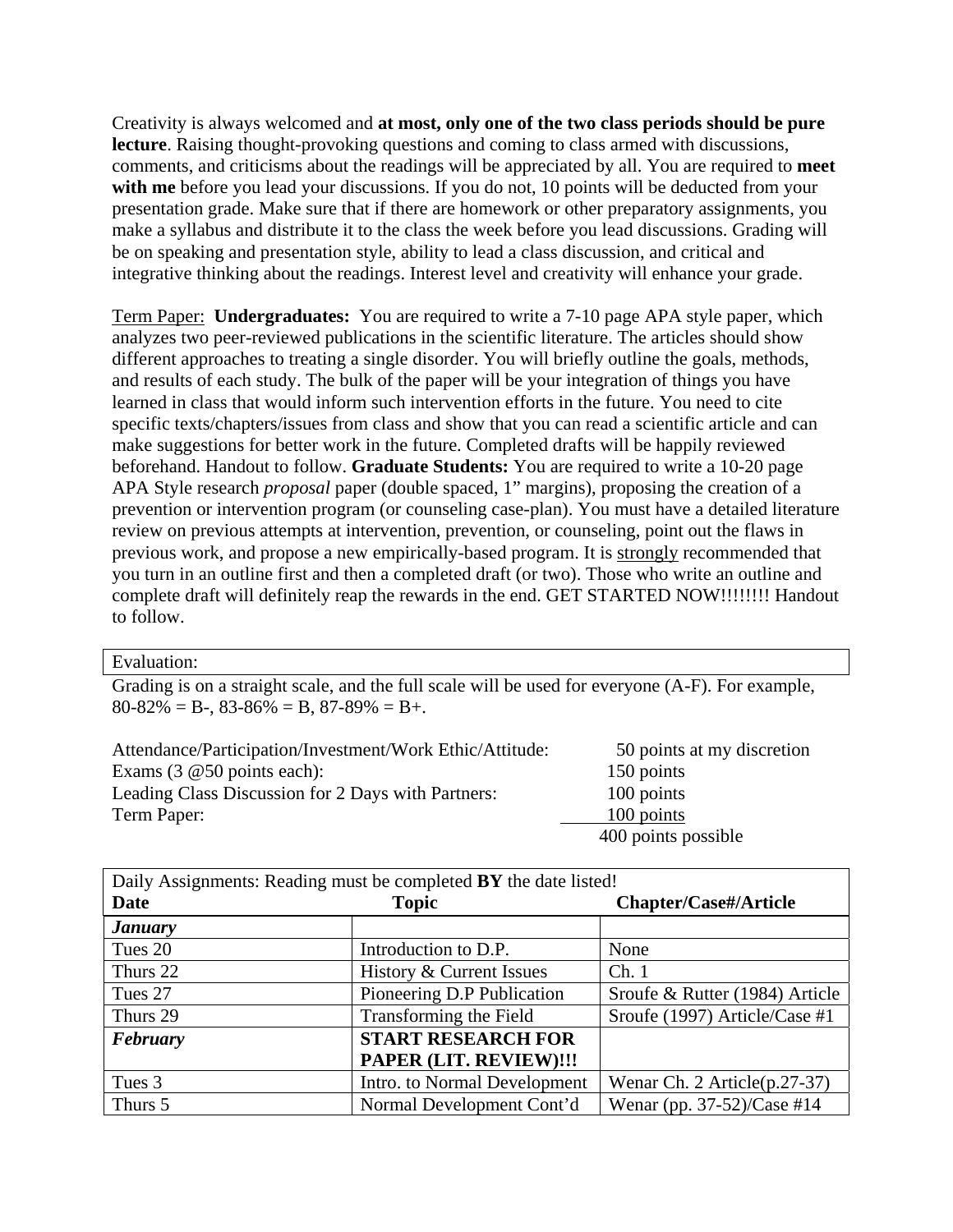| Tues 10          | <b>Risk and Resilience</b>         | <b>Masten Article</b>                  |
|------------------|------------------------------------|----------------------------------------|
| Thurs 12         | <b>Risk and Resilience</b>         | <b>Luthar Article</b>                  |
| Tues 17          | <b>Theoretical Perspectives</b>    | Ch. 2 (pp. 20-39)                      |
| Thurs 19         | <b>Theories Continued</b>          | Ch. 2 (pp. 40-43)/Shirk Article        |
| Tues 24          | <b>EXAM #1!!!!</b>                 | <b>Grads: Due Weds 5pm (box)</b>       |
| Thurs 26         | <b>Research Methods</b>            | Ch.3                                   |
| <b>March</b>     | <b>SHOW ME AN OUTLINE</b>          |                                        |
|                  | <b>FOR PAPER!!!!</b>               |                                        |
| Tues 2           | <b>Research Methods Continued</b>  | Peterson Article & Weiss Art.          |
| Thurs 4          | Assessment/Tx/Cultural Issues      | Ch. $4(pp. 67-83)/Tharp$ Article       |
| Tues 9           | Assessment/Tx/Cultural Issues      | (pp.84-96)/Garcia-Coll Article         |
| Thurs 11         | Genes & Environments               | <b>Steinberg Article/Reiss Article</b> |
| Tues 16-Thurs 18 | <b>SPRING BREAK!!!</b>             |                                        |
| Tues 23          | <b>ADHD/Student Led!!!</b>         | Ch. 5 (pp. 98-113)/Case #6             |
| Thurs 25         | <b>ADHD/Student Led!!!</b>         | Ch.5(p114-126)/Patterson Art.          |
| Tues 30          | <b>Conduct Probs/Student Led!!</b> | Ch. 6 (pp. 128-146)/Case #8            |
|                  |                                    |                                        |
| <b>April</b>     | <b>TURN IN COMPLETED</b>           |                                        |
|                  | <b>DRAFT OF PAPER FOR</b>          |                                        |
|                  | <b>COMMENTS!!!!</b>                |                                        |
| Thurs 1          | <b>Conduct Probs/Student Led!!</b> | Ch. 6 (pp.147-161)/BrestanArt          |
| Tues 6           | <b>EXAM #2!!!</b>                  | <b>Grads: Due Weds 5pm (box)</b>       |
| Thurs 8          | <b>Anxiety Dis./Student Led!!!</b> | Ch. 7(pp.162-181)/Case #2              |
| Tues 13          | <b>Anxiety Dis./Student Led!!!</b> | Ch7 (pp182-197)/ComptonArt             |
| Thurs 15         | Mood Dis./Student Led!!!           | Ch. 8 (pp. 198-212)/Case #3            |
| Tues 20          | Mood Dis./Student Led!!!           | Ch. 8 (pp.213-229)/CaslowArt           |
| Thurs 22         | <b>Autism/Student Led!!!</b>       | Ch.10(pp. 257-84)/Rogers Art.          |
| Tues 27          | Psychosis/Student Led!!!           | Ch.10(pp.285-290)/Case #15             |
| Thurs 29         | Child Abuse & Neglect              | Ch. 14 (pp. 376-385)/Case #13          |
| May              |                                    |                                        |
| Tues 4           | Child Abuse & Neglect              | Ch. 14 (pp. 386-404)/Case #10          |
| Thurs 6          | Course Wrap-up/Rap Session         | <b>TERM PAPERS DUE!!!!</b>             |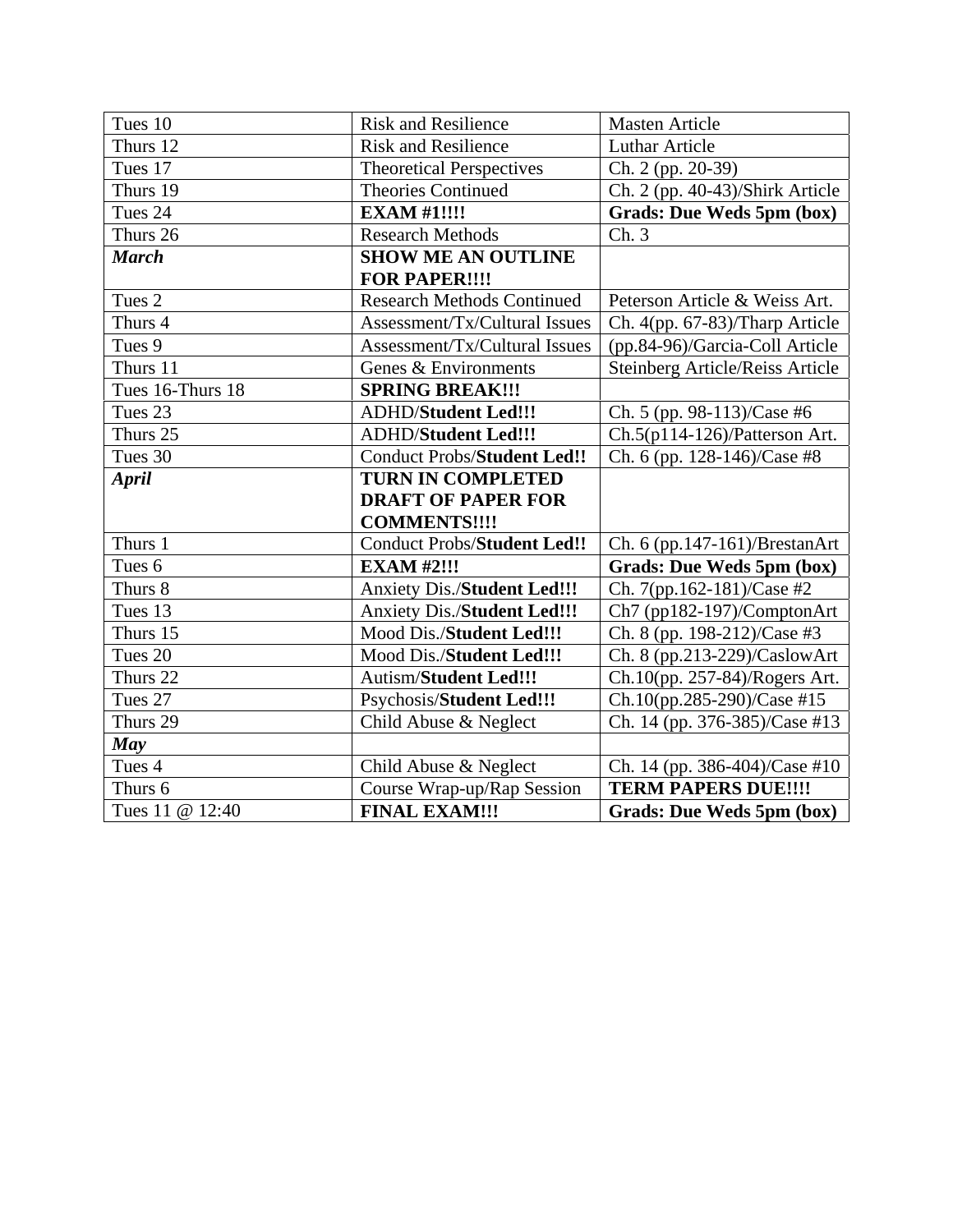## Reading List

- Brestan, E., & Eyberg, S. (1998). Effective psychosocial treatments of conduct-disordered children and adolescents: 29 years, 82 studies, and 5,272 kids. *Journal of Clinical Child Psychology, 27*(2), 180-189.
- Compton, S. (2002). Review of the evidence base for treatment of childhood psychopathology: Internalizing disorders. *Journal of Consulting and Clinical Psychology, 70*(6)*,* 1240- 1266.
- Kaslow, N., & Thompson, M. (1998). Applying the criteria for empirically supported treatments to studies of psychosocial interventions for child and adolescent depression. *Journal of Clinical Child Psychology, 27(2),* 146-155.
- Luthar, S., Cicchetti, D., & Becker, B. (2000). The construct of resilience: A critical evaluation and guidelines for future work. *Child Development, 71*(3), 543-562.
- Masten, A., & Coatsworth, J. (1998). The development of competence in favorable and unfavorable environments. *American Psychologist, 53*(2), 205-220.
- Patterson, G., DeGarmo, D., & Knutson, N. (2000). Hyperactive and antisocial behaviors: Comorbid or two points in the same process? *Development and Psychopathology, 12,* 91-106.
- Peterson, L., & Bell-Dolan, D. (1995). Treatment outcome research in child psychology: Realistic coping with the 'Ten Commandments of Methodology,' *Journal of Clinical Child Psychology*, *4*(2), 149-162.
- Rogers, S. (1998). Empirically supported comprehensive treatments for young children with autism. *Journal of Clinical Child Psychology, 27*(2), 168-179.
- Shirk, S. (1998). Interpersonal schemata in child psychotherapy: A cognitive-interpersonal perspective. *Journal of Clinical Child Psychology, 27*(1)*,* 4-16.
- Sroufe, A. (1997). Psychopathology as an outcome of development. *Development and Psychopathology, 9,* 251-268.
- Sroufe, A., & Rutter, M. (1984). The domain of Developmental Psychopathology. *Child Development, 55,* 17-29.
- Steinberg, L., & Avenevoli, S. (2000). The role of context in the development of psychopathology: A conceptual framework and some speculative propositions. *Child Development, 71,* 66-74.
- Tharp, R. (1991). Cultural diversity and treatment of children. *Journal of Consulting and Clinical Psychology, 59(6),* 799-812.
- Weiss, B., Catron, T., & Harris, V. (2000). A 2-year follow-up of the effectiveness of traditional child psychotherapy. *Journal of Consulting and Clinical Psychology, 68*(6), 1094-1101.